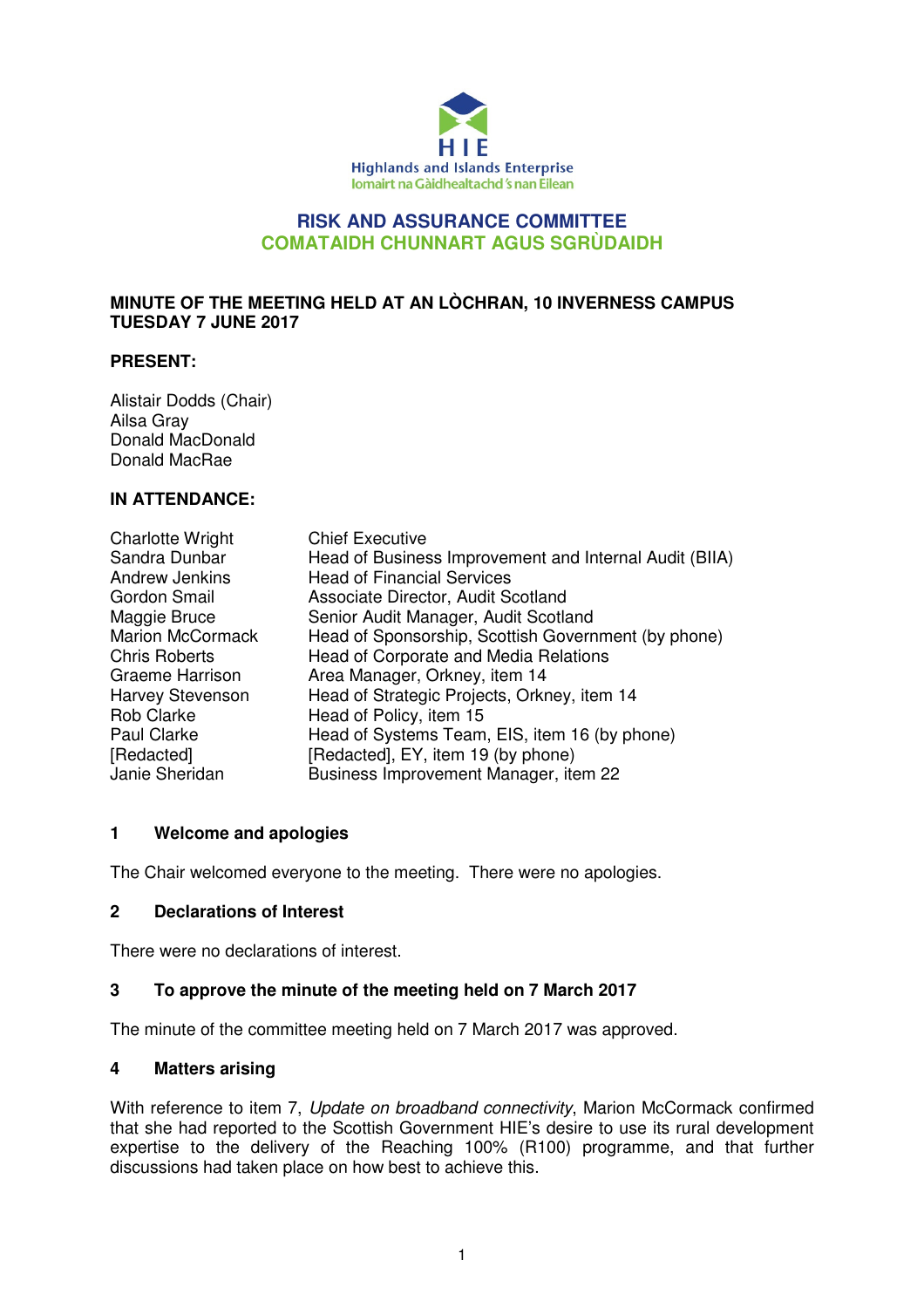#### **5 Matters arising from the HIE Board meetings on 11 March 2017 (WES); 11 April 2017; 25 April 2017 (WES); 11 May 2017, and 6 June 2017**

The Head of Business Improvement and Internal Audit (BIIA) noted that, on 6 June, Board members had asked what steps HIE was taking to ensure robust cyber security measures were in place, in the light of recent international attacks. This matter would be addressed specifically during the present meeting (item 16).

**ANNUAL ACCOUNTS CUNNTASAN BLIADHNAIL** 

#### **6 Annual accounts update**

The Head of Financial Services updated the Committee on progress with preparing HIE's annual accounts for financial year 2016/17. Work was proceeding on schedule, with first draft accounts due to be ready by 19 June. Auditing will proceed with Audit Scotland during July and August before accounts are tabled at the Risk and Assurance Committee on 5 September, and presented to Audit Scotland for signoff by 21 September. HIE's accounts are due to be laid before the Scottish Parliament on 30 September.

HIE had obtained support to prepare this year's accounts from chartered accountants Johnston Carmichael, and Fiona Kennedy Accountants had been appointed following procurement to audit HIE subsidiaries Wave Energy Scotland (WES) and HIE Ventures Ltd. Donald MacDonald asked whether the process for preparing the WES accounts was also running to schedule. Mr Jenkins confirmed this was the case. The Committee thanked the Head of Financial Services for this update.

### **7 Business Improvement and Internal Audit annual report 2016/17**

The Head of BIIA presented a report summarising the activities of HIE's Business Improvement and Internal Audit team from 1 April 2016 to 31 March 2017. During this time, the team had delivered 46 outputs by way of reports issued, with a further three currently in draft. Systems of overall internal control had been judged generally satisfactory. Business improvement opportunities had been identified in a number of areas, including customer service and digital aspirations; information systems arrangements; Freedom of Information; information management; European funding and State Aid compliance; project appraisal; risk management, and governance. These issues and others would continue to be monitored and reported on to the committee in the coming year.

The Committee discussed several issues that had been highlighted in the 2016/17 report. These included recognising the need to maintain pace in delivering the digital HIE vision, and challenges associated with a growing degree of complexity in some Freedom of Information requests. In response to a question from Ailsa Gray, the Head of BIIA explained that HIE had a well-established FOI exemption group to ensure sensitive and complex cases were dealt with appropriately. Donald MacRae sought assurance that the provision of IT services through a shared services agreement with Scottish Enterprise and Skills Development Scotland was working effectively. This was confirmed, with the Chief Executive commenting that the arrangement presented a good example of collaborative working between public agencies.

In response to a question from the Chair, Mr Smail confirmed that Audit Scotland agreed with wording in the report affirming its confidence in the effectiveness of HIE's internal audit function. Mr Dodds thanked the Head of BIIA for her report.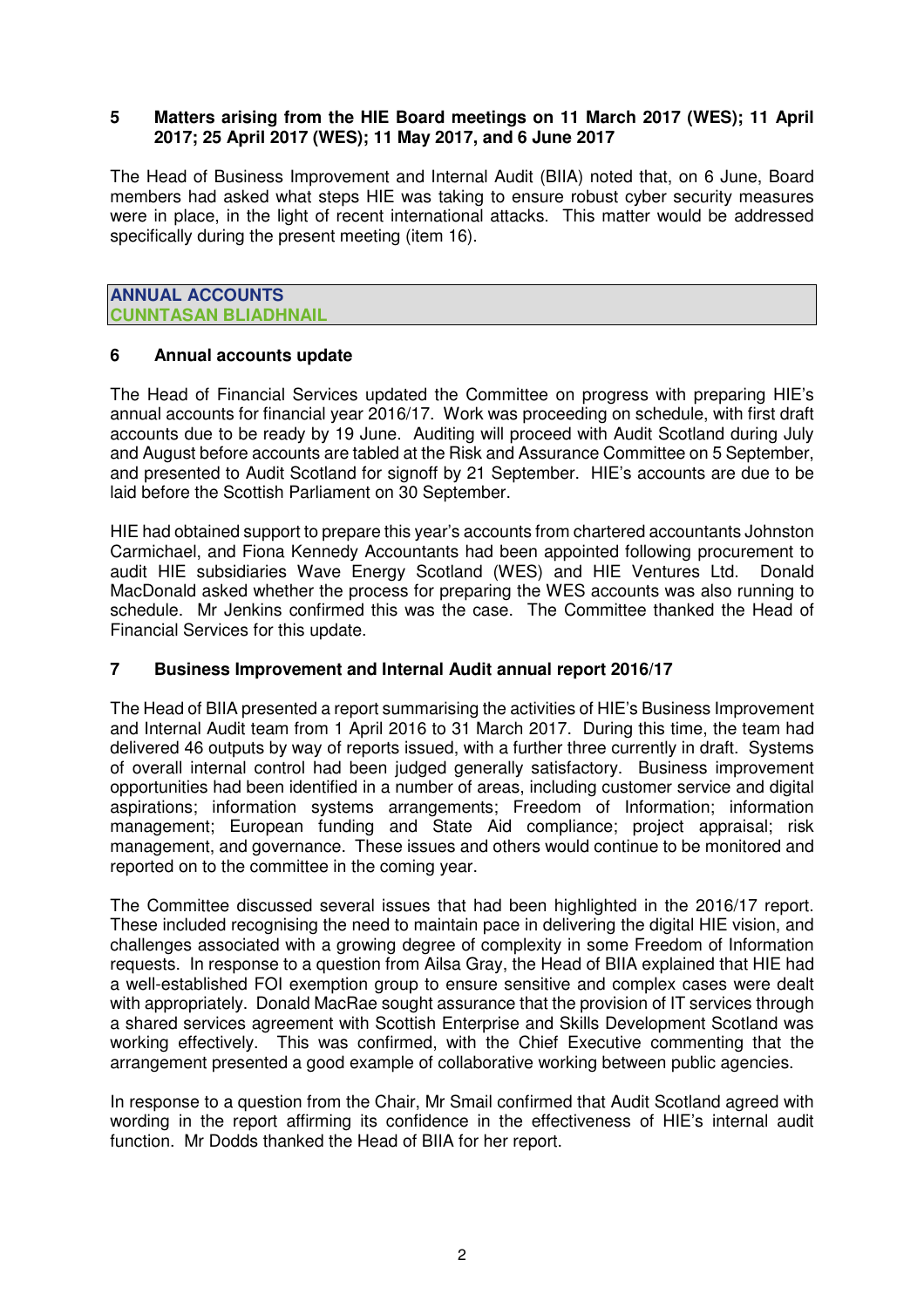# **8 European compliance and State Aid activity**

The Committee welcomed an update from the Head of BIIA on activity regarding EU funding and State Aid from April 2016 to March 2017. During this period, the BIIA team had closely monitored compliance with several EU programmes, and provided support to a European Commission review of HIE's General Block Exemption scheme for the first six months of its operation. This review had closed in October 2016, having concluded that HIE was compliant. BIIA had, however, recognised opportunities to improve HIE's information management, evidence retention and 'company in difficulty' assessments, and taken actions to learn lessons and support consistent performance across the organisation. On a daily basis, the team had continued to provide specialist advice and support to HIE staff on State Aid, and had also been involved in more complex case work for several specific projects.

Discussion focused on the need to ensure that HIE continued efforts to sustain an organisational culture that encouraged both intelligent risk taking and compliance with regulations. The Chief Executive stressed the importance of project and programme leaders across HIE being supported to take responsibility for effective delivery. In response to a question from Donald MacRae, the Head of BIIA confirmed that HIE had adopted the definition for 'date of granting' that was recommended by the Scottish Government State Aid unit. Committee members also suggested clarifications to the wording of some sections, and these were agreed.

# **9 BIIA report – certificates of assurance 2016/17**

The Head of BIIA presented a report describing actions taken to provide the Chief Executive, as HIE's accountable officer, with assurance on the effectiveness of internal controls. Each business unit and Wave Energy Scotland (WES) had been required to complete a summary statement of assurance to highlight significant issues for incorporation into the overall return and to inform HIE's business improvement agenda. Subsidiary HIE Ventures Ltd had also provided a summary assurance statement on a selected number of areas reflecting the type of work it undertakes.

The Chair thanked the Head of BIIA for a very thorough report, noting that specific matters raised, including internal controls, interim certificate of assurance, and draft governance statement, would be discussed individually as agenda items for the present meeting.

# **10 Interim assurance and internal control checklist**

 **a) Interim signed certificate of assurance for 2016-17** 

# **b) HIE internal control checklist 2016-17**

The Committee welcomed the interim signed certificate of assurance for 2016/17, and the HIE internal control checklist 2016/17. It was noted that the answers to questions 9.4 and 10.4 in the internal control checklist, relating to equalities monitoring and risk assessment of information assets respectively, should both be recorded as 'yes'.

# **11 Draft governance statement**

The Committee welcomed the draft governance statement which, when completed, will be signed by the Chief Executive as HIE's accountable officer, and included in HIE's annual accounts for 2016/17.

# **12 Audit Scotland interim audit report**

The Associate Director, Audit Scotland, introduced the draft interim audit report on HIE for 2016/17. This concluded that appropriate arrangements were in place for budgeting and financial management. A medium-term financial plan had been prepared, and it was recommended that this could be enhanced through the use of scenario planning.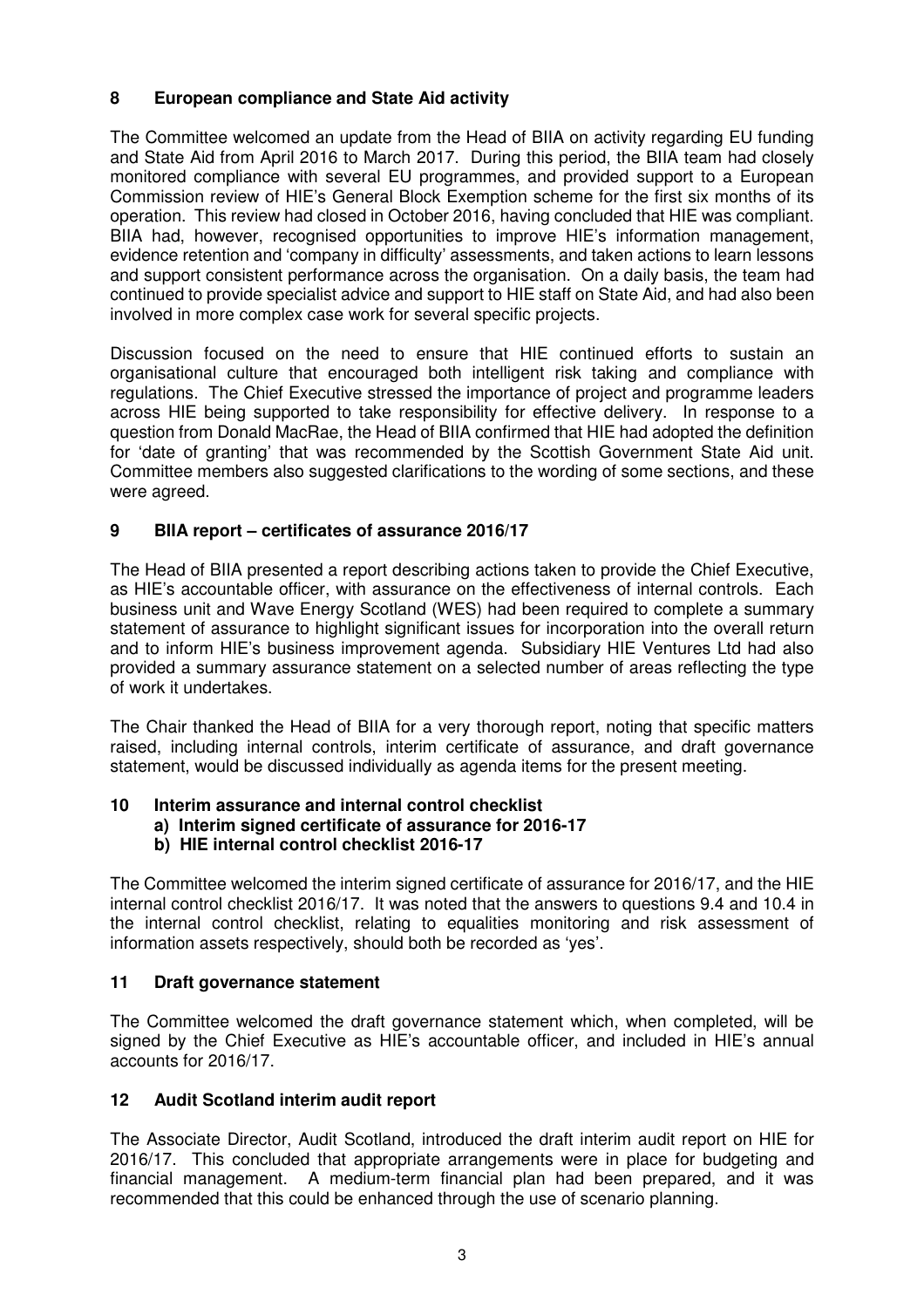An opportunity had been identified to improve internal control by using an independent source to confirm contact details for a supplier requesting changes in bank details.

The Chair thanked the team at Audit Scotland for their work on this report.

### **13 Risk and Assurance Committee annual report**

The Chair introduced the Risk and Assurance Committee annual report 2016/17. As HIE's audit committee, the Risk and Assurance Committee is required to produce a report as part of the annual cycle of the HIE accounts and wider governance framework, timed to support the Governance Statement (formerly the Statement of Internal Control). The report concluded that the committee's work during the year had been comprehensive, providing positive assurance for the HIE Board in relation to the organisation's internal control environment. The Committee was content with the quality of both the internal and external assurance reports received. The work of internal and external audit teams had identified areas where action was required on an ongoing basis, and the Committee will continue to monitor these. Mr Dodds paid tribute to the Committee members for their diligence and the effectiveness of their contributions throughout the year.

Following discussion, it was agreed that matters arising would be addressed at the next meeting of the Committee in September 2017. These included the Committee's effectiveness, and terms of reference. A report on the effectiveness of the HIE Board, currently being undertaken by Audit Scotland, was also expected to be ready in time for the September meeting.

#### **EMERGING ISSUES CÙISEAN LÀITHREACH**

# **14 Orkney Research and Innovation Campus update**

### Graeme Harrison and Harvey Stevenson joined the meeting.

HIE's Orkney area team presented an update on progress towards creating the Orkney Innovation Research and Innovation Campus to capitalise on the islands' international lead in the marine energy sector. This focused in particular on the phase one capital works programme, proposals to establish a joint venture with Orkney Islands Council (OIC) in the form of a limited liability partnership, and HIE's internal project management and benefits realisation arrangements. Mr Harrison confirmed that partnership arrangements were currently working well, and that the project was progressing on schedule.

Members discussed this paper in some detail, highlighting the importance of establishing robust and effective governance arrangements for the proposed limited liability partnership. The Committee agreed that HIE should establish non-executive representation on the campus board, in addition to staff input, and that steps should be taken to identify an independent chair. The Committee also recommended establishing a dedicated risk register for the project, to be held jointly with OIC and including measures to address specific issues that may arise through the joint venture arrangement.

It was noted that the business case for the £6.65m campus project would require formal Scottish Government approval, possibly at ministerial level. The Committee agreed that this would be finalised and submitted to the government for decision as quickly as possible.

An update will be provided to the HIE Board, which is due to meet in Orkney in October 2017.

Graeme Harrison and Harvey Stevenson left the meeting.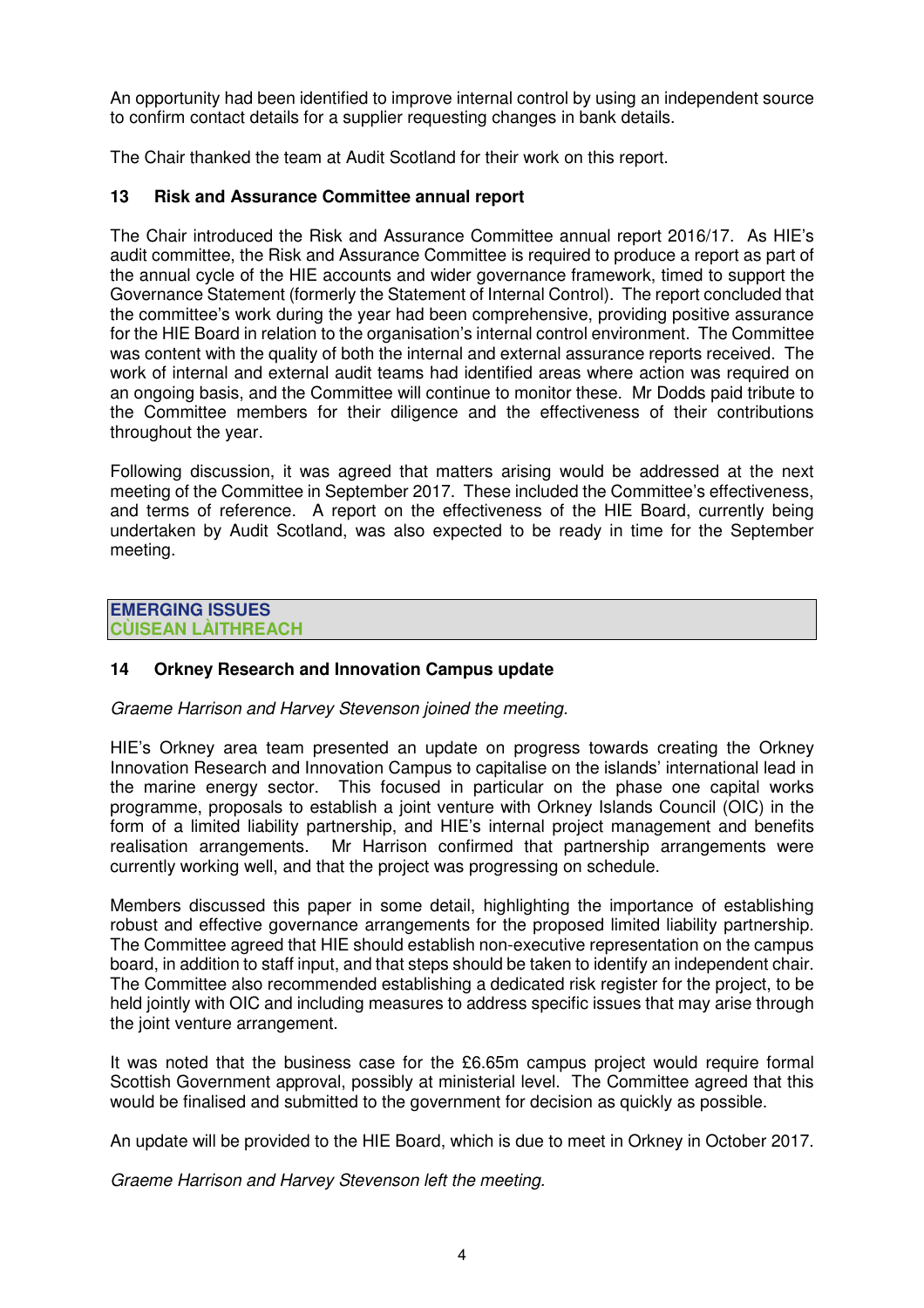# **15 Highlands and Islands and leaving the EU**

The Head of Policy updated the Committee on ongoing work to identify, analyse and treat risks affecting HIE's work and the region more generally arising from the UK's decision to leave the European Union. It was noted that HIE had identified a series of actions to mitigate risks and address economic uncertainty during the present transitional period. These included: understanding issues affecting the region as a result of leaving the EU; influencing government to ensure Highlands and Islands issues are well understood; supporting HIE clients to understand and respond to challenges and opportunities arising from Brexit, and acting to maximise benefit from funding that is currently available from EU sources.

The Committee discussed these matters in depth, with members stressing the importance of HIE taking an active role in influencing national policy, including collaborating with fellow members of the new strategic board that would be established as an outcome of the Enterprise and Skills Review. It was recommended that HIE should build on present initiatives to pursue opportunities in export markets outside the EU, and look for opportunities to support sectors that were likely to be most deeply affected by Brexit, such as tourism and crofting.

The potential impact on organisations that employ large numbers of EU citizens, including the NHS, also needed to be examined. It was recognised that there was scope to learn lessons from other nations outside the EU, with Norway and Finland cited as examples. Donald MacRae informed the Committee that he was involved in analysis of Brexit implications being carried out by the Royal Society of Edinburgh, and offered to discuss this with HIE's Planning and Partnerships team.

The Committee thanked the Head of Policy for this report, and it was agreed that further updates will continue to be provided as the situation develops.

### **16 Cyber security update:**

- **BIIA update**
- **EIS update**

### Paul Clarke joined the meeting by phone.

The Head of Systems with EIS, which provides information systems services and support to HIE, Scottish Enterprise and Skills Development Scotland, provided an update on cyber security. This included successful measures that had been taken swiftly by HIE and EIS staff to address the threat posed by a recent, international, ransomware attack that had affected systems in the NHS in particular. The attack had reinforced the need to ensure that a comprehensive security system was in place, and to test this rigorously in preparation for a worst case scenario.

The Head of BIIA confirmed that HIE had acted immediately in response to the recent cyber attack, and was taking forward all of the recommendations made by EIS, on a prioritised basis. Ailsa Gray informed the Committee that Business in the Community Scotland had set up a Business Emergency Response Group (BERG) which could provide helpful insights, and offered to help HIE make contact.

The Committee agreed to keep this issue under review, and requested an update in six months.

Paul Clarke left the meeting.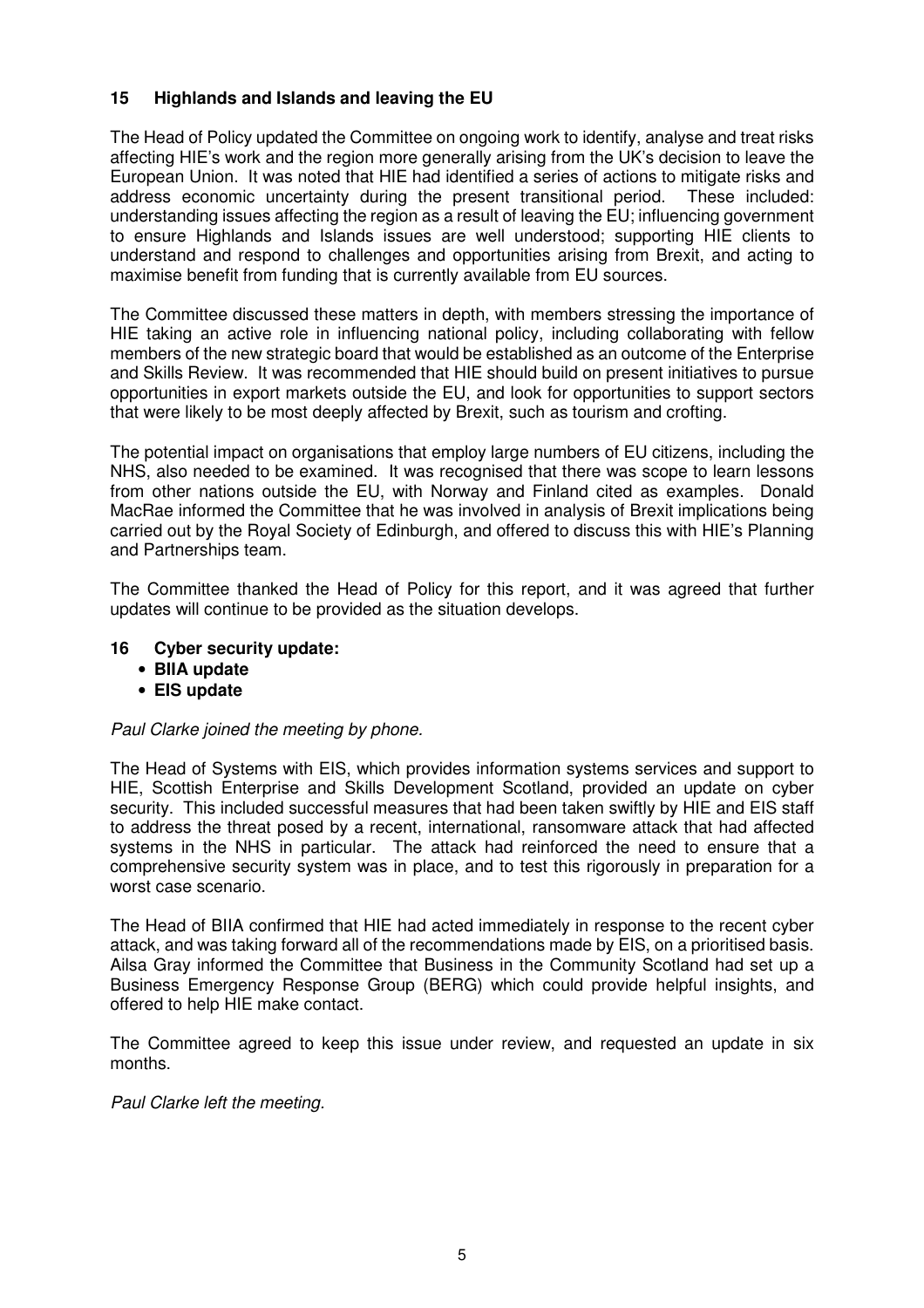# **17 Risk management strategy and process refresh – update**

The Head of BIIA presented a paper which outlined the approach HIE has been taking to reviewing its risk management arrangements. This paper noted that this activity was work in progress, it highlighted the action taken to date and identified the areas where further activity was needed. Further updates will be provided to future Committee meetings.

### **18 Interim financial management arrangements**

The Committee welcomed an update from the Head of Financial Services, showing progress made in delivering interim financial management arrangements following the retirement of HIE's Director of Finance and Corporate Services. These arrangements cover the period between the previous Director's retirement at the end of March 2017, and the new Director taking up his post on 4 July. The Director of Regional Development had taken on oversight of Finance Director duties in this interim period. The Head of BIIA was leading on information systems issues, and additional external support had been secured. The Committee was satisfied that these measures were appropriate and provided adequate assurance that HIE had considered and addressed the risks associated with this interim period.

### **19 HMRC update**

# [Redacted] of EY joined the meeting by phone.

The Committee considered the outcomes of an employment tax compliance review that had been carried out on HIE by HM Revenue and Customs. The review is part of a normal HMRC process to ensure all employers are correctly applying tax legislation. HIE had engaged with EY accountants to provide advice in relation to the review and assist the organisation with its response. A number of recommendations had resulted and these were now being implemented to ensure HIE's compliance with the relevant legislation. In particular, the Committee asked the Chief Executive to ensure that a revised travel and subsistence policy would be implemented as quickly as possible.

[Redacted] left the meeting.

#### **PLANNED ACTIVITY GNÌOMHAN PLANAICHTE**

### **20 Risk register**

The Head of BIIA presented HIE's most recent corporate risk register, compiled following review of each business unit register, discussions with key individuals, and consideration of points raised by Board members and senior managers. It was noted that, in line with HIE's updated approach, increased attention was being focused on ensuring that there was clarity on the top corporate risks and that there was increased attention to accountability and visibility on actions being taken in response to these risks. This paper showed that, in May 2017, HIE had identified six top corporate risks and that actions were being taken in response to each of these.

In discussion it was clarified that likelihood and impact factors are considered in individual business unit registers, and the top corporate risks are those which have been assessed as the most significant following review. The Committee welcomed the use of the risk register to inform the agenda of the Board and Risk and Assurance Committee.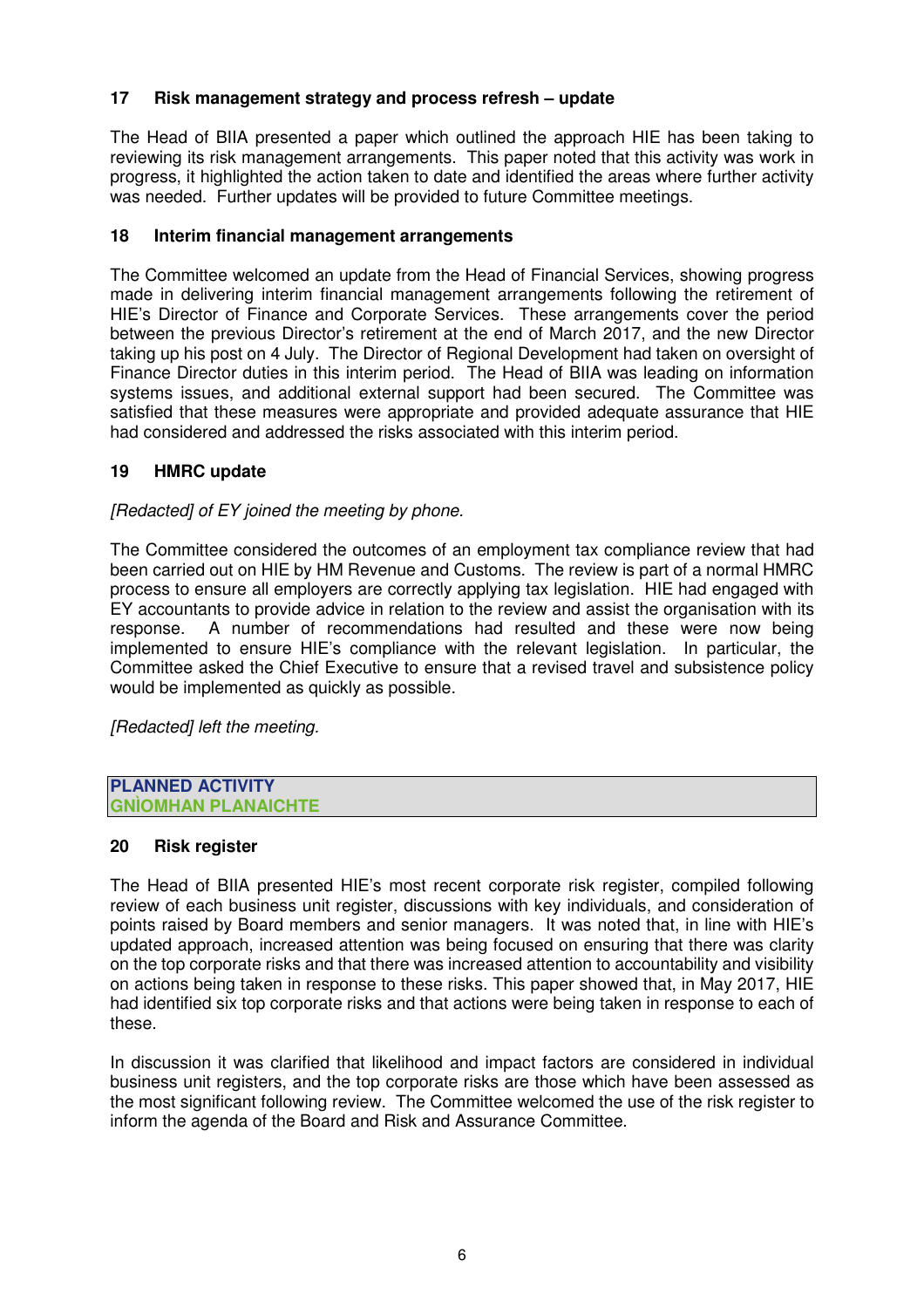# **21 Customer feedback report 2016/17**

The Head of BIIA introduced the customer feedback report for 2016/17. This provided a summary of customer feedback activity in the year, incorporating compliments and complaints, and an overview of requests received under the Freedom of Information (Scotland) Act and Environmental Information Regulations, and described next steps in delivering HIE's wider customer service agenda.

The Committee noted that the nature of freedom of information requests had changed over recent years, with many more complex requests creating challenges in meeting expectations. The new data protection requirements which will be introduced in 2018 were highlighted and it was noted that HIE was taking steps to understand fully the implications and actions required.

It was also noted that HIE had undertaken customer research linked to the Digital HIE programme. This had provided valuable insights into how customers would like to engage with HIE, and would be used to improve service design and information provision.

### **22 Business Improvement and Internal Audit plan**

### Janie Sheridan joined the meeting.

The Business Improvement Manager introduced HIE's Business Improvement and Internal Audit plan for 2017/18. It was noted that, in addition to identifying priorities for the BIIA team, this plan identified the priority improvement areas for the wider organisation.

The Committee was provided with information about the approach taken to developing this plan which included: a review of key controls and systems; consideration of the current operating environment; emerging issues, and changes to the regulatory and operating environment. The current risks faced by the organisation also informed the plan priorities and it was noted that there was flexibility in the plan to respond to emerging issues and risks.

It was noted that HIE's approach to business improvement was aligned to best practice models and guidance. In terms of deliverables, the programme of business transformation enabled by Digital HIE was highlighted as were a number of specific assurance reviews that had been identified.

The Committee endorsed the plan and noted the comprehensive approach taken to its development.

Janie Sheridan left the meeting.

### **23 Risk and Assurance Committee annual plan**

The Head of BIIA presented the Risk and Assurance Committee Annual Plan for 2017/18. This plan aims to support the Committee in delivering its role effectively and to ensure its agenda is focused on both planned assurance and emerging issues.

The Committee was comfortable with the robust approach taken to developing the plan, noting that it was informed by HIE's risk register and that future agendas would include reports from senior responsible owners on relevant subject matters and reports relating to HIE's group companies. The Committee also welcomed the continual review of its development activity.